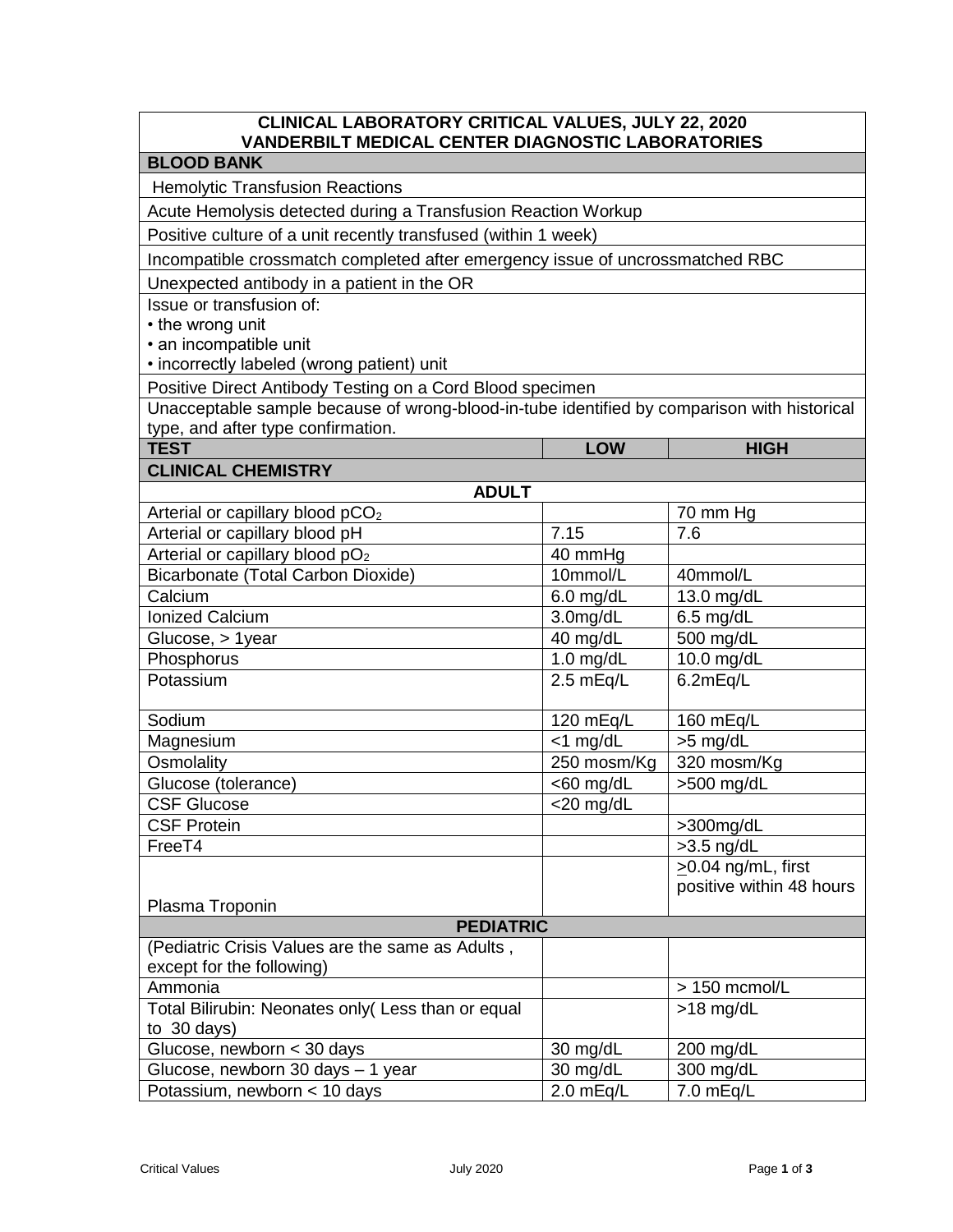| Sodium, newborn< 30 days                                                           | 125 mEq/L                                                                                                    | 160 mEq/L                                                                                   |  |  |
|------------------------------------------------------------------------------------|--------------------------------------------------------------------------------------------------------------|---------------------------------------------------------------------------------------------|--|--|
| THERAPEUTIC DRUG MONITORING/TOXICOLOGY                                             |                                                                                                              |                                                                                             |  |  |
| Digoxin                                                                            |                                                                                                              | 4.0 ng/mL                                                                                   |  |  |
| Lithium                                                                            |                                                                                                              | 2.0 mEq/L                                                                                   |  |  |
| Ethanol (Ethanol, ETH, Blood alcohol)                                              |                                                                                                              | 400 mg/dL                                                                                   |  |  |
| Acetaminophen (ACE, Tylenol)                                                       |                                                                                                              | 70mcg/mL                                                                                    |  |  |
| Salicylates (USA, Salicylates screen)                                              |                                                                                                              | 50 mg/dL                                                                                    |  |  |
| Ethylene Glycol (EG, Antifreeze)                                                   |                                                                                                              | 5 mg/dL if initial sample                                                                   |  |  |
| Iso-propanol (ISP, Rubbing alcohol)                                                |                                                                                                              | 10 mg/dL if initial<br>sample                                                               |  |  |
| Methanol (MTH, Wood Alcohol)                                                       |                                                                                                              | 10 mg/dL if initial<br>sample                                                               |  |  |
| Theophylline (THE, Elixophyllin)                                                   |                                                                                                              | 25 mcg/mL                                                                                   |  |  |
| Phenytoin (Dilantin)                                                               |                                                                                                              | 40 mcg/mL                                                                                   |  |  |
| Carbamazepine (Tegretol)                                                           |                                                                                                              | 20 mcg/mL                                                                                   |  |  |
| Phenobarbital                                                                      |                                                                                                              | 60 mcg/mL                                                                                   |  |  |
| Valproic acid (Depakene, Depakote, Valproate)                                      |                                                                                                              | 200 mcg/mL                                                                                  |  |  |
| Vancomycin                                                                         |                                                                                                              | $>$ 30 mcg/mL                                                                               |  |  |
| <b>COAGULATION</b>                                                                 |                                                                                                              |                                                                                             |  |  |
| PT Prothrombin Time/INR                                                            |                                                                                                              | INR > 6.0                                                                                   |  |  |
| PTT - Partial Thromboplastin Time (aPTT,<br>Activated Partial Thromboplastin Time) |                                                                                                              | $\geq$ 200 sec.                                                                             |  |  |
| Fibrinogen                                                                         | $\leq$ 60 mg/dL                                                                                              |                                                                                             |  |  |
| Unfractionated heparin                                                             |                                                                                                              | $> 1$ U/ml                                                                                  |  |  |
| Low molecular weight heparin                                                       |                                                                                                              | $> 1.7$ U/ml                                                                                |  |  |
| <b>HEMATOLOGY</b>                                                                  |                                                                                                              |                                                                                             |  |  |
| PCV (Hematocrit, Packed cell volume)                                               | $< 18 \%$                                                                                                    | $> 69$ and $< 2$ mo of age,<br>$>54$ and $>2$ mo of age<br>and no previous within<br>7 days |  |  |
| HgB (Hemoglobin)                                                                   | $< 6$ gm/dL                                                                                                  |                                                                                             |  |  |
| WBC (White Blood Cell)                                                             | $< 1000/\mu L$<br>and no<br>previous<br>within 30 days                                                       | $> 100,000$ /µL and no<br>previous within 30 days                                           |  |  |
| PLT (Platelets)                                                                    | $< 30,000/\mu L$<br>and no prev.<br>within 7 days.<br><5000/ul<br>always called<br>regardless of<br>previous |                                                                                             |  |  |